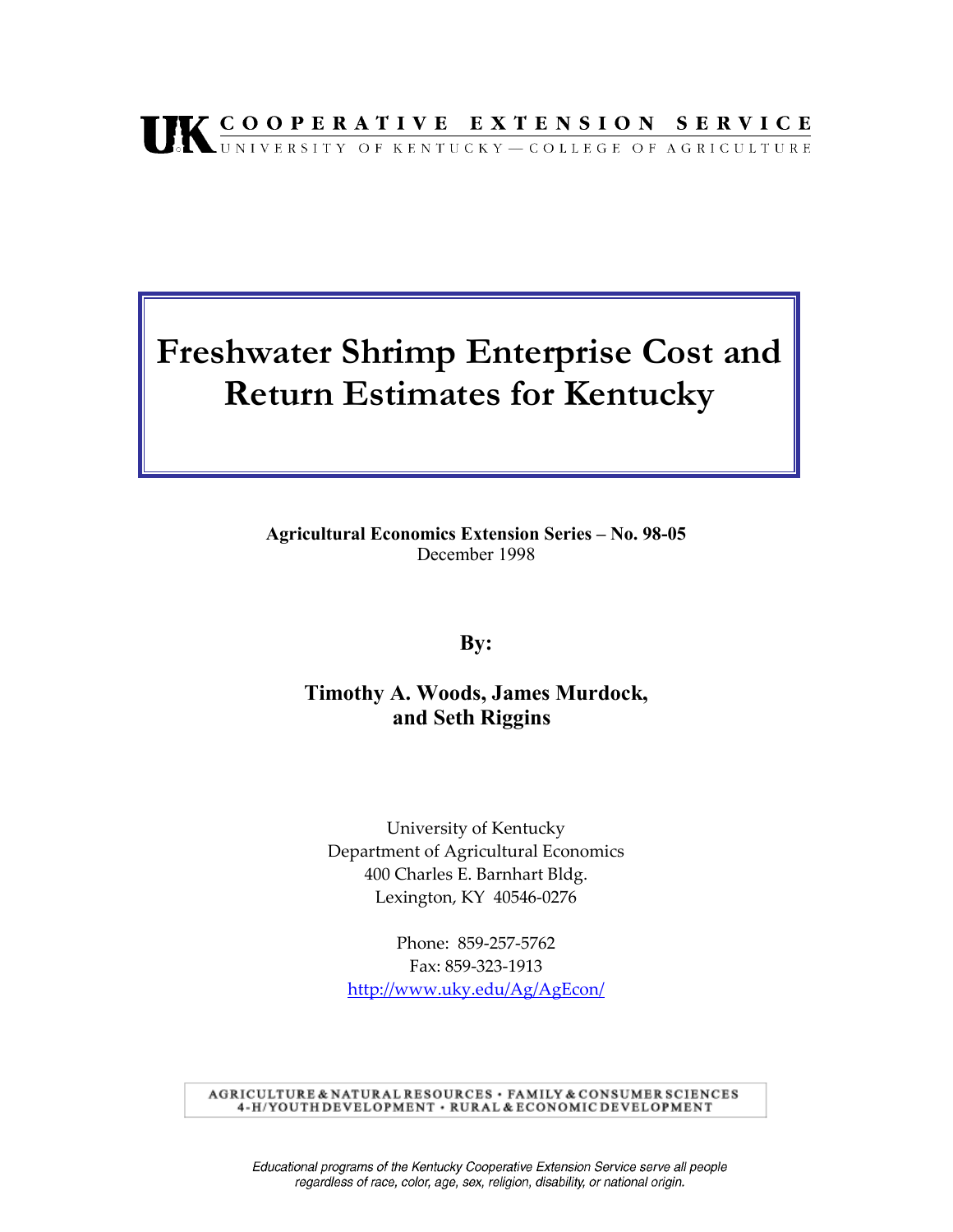

## **FRESHWATER SHRIMP ENTERPRISE COST AND RETURN ESTIMATES FOR KENTUCKY**

Timothy Woods James Murdock Seth Riggins

*Department of Agricultural Economics*

*University of Kentucky*

**December 1998**

*Ag Economics Extension Publication 98-05*

UNIVERSITY OF KENTUCKY é COLLEGE OF AGRICULTURE é COOPERATIVE EXTENSION SERVICE Agriculture é Home Economics é 4-H é Development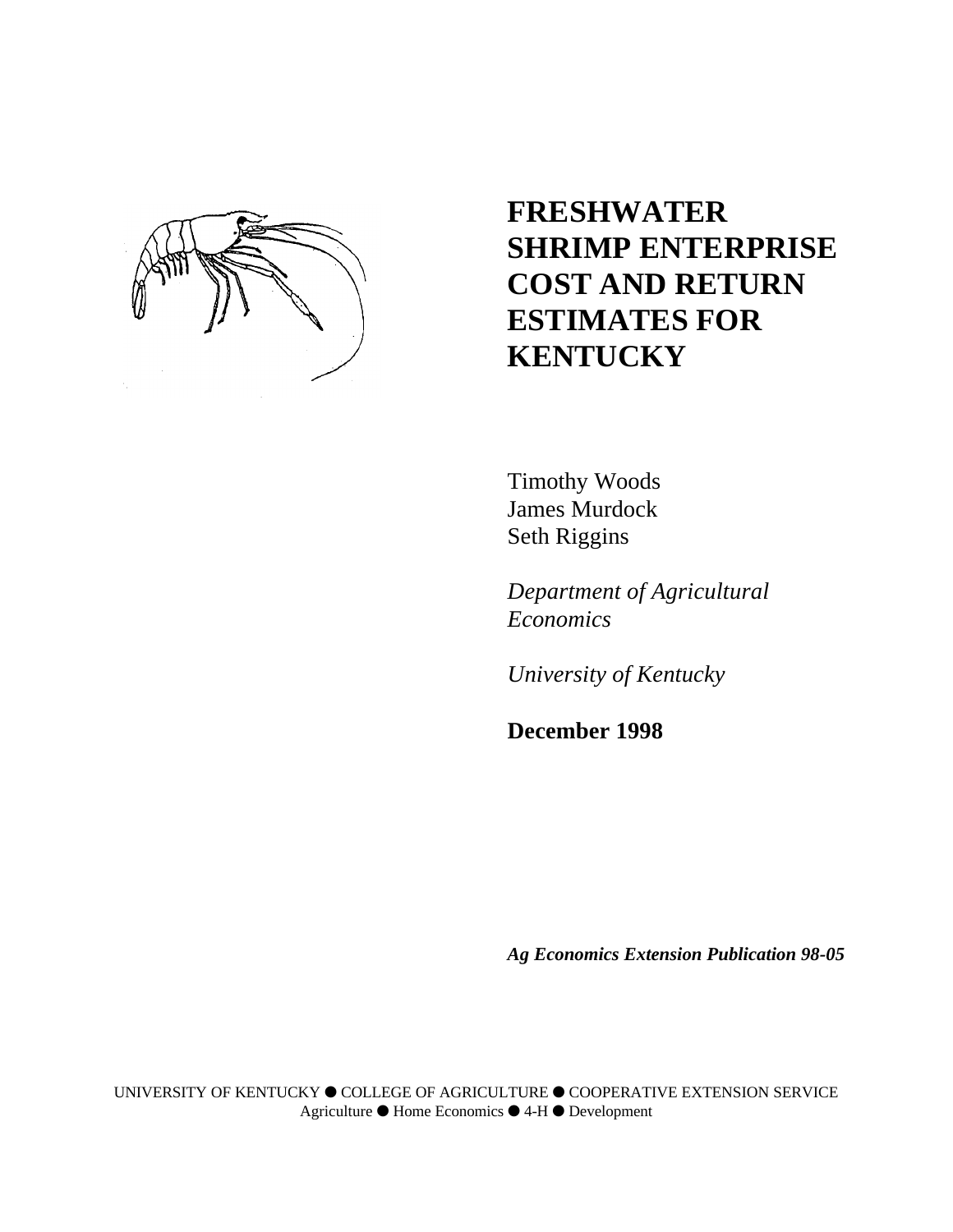#### **ACKNOWLEDGMENTS**

Appreciation is expressed to the researchers at the Kentucky State University Aquaculture Research Center and the producer cooperators that provided much of the information organized in these budgets. Jim Tidwell, the KSU Program Area Coordinator for aquaculture, in particular provided considerable direction on estimating equipment requirements and baseline input levels. The cooperating producers were very forthright with their production estimates. They wished, however, to emphasize, as we do, that production situations and costs are likely to vary widely according to location and scale. We also appreciate the input of Steve Isaacs, University of Kentucky Extension Farm Management specialist, who has provided much of the formatting and framework for these budgets. The discussion of the budget terms is adapted from his budgets developed for other Kentucky enterprises. Gregg Ibendahl provided a most helpful review of this final document.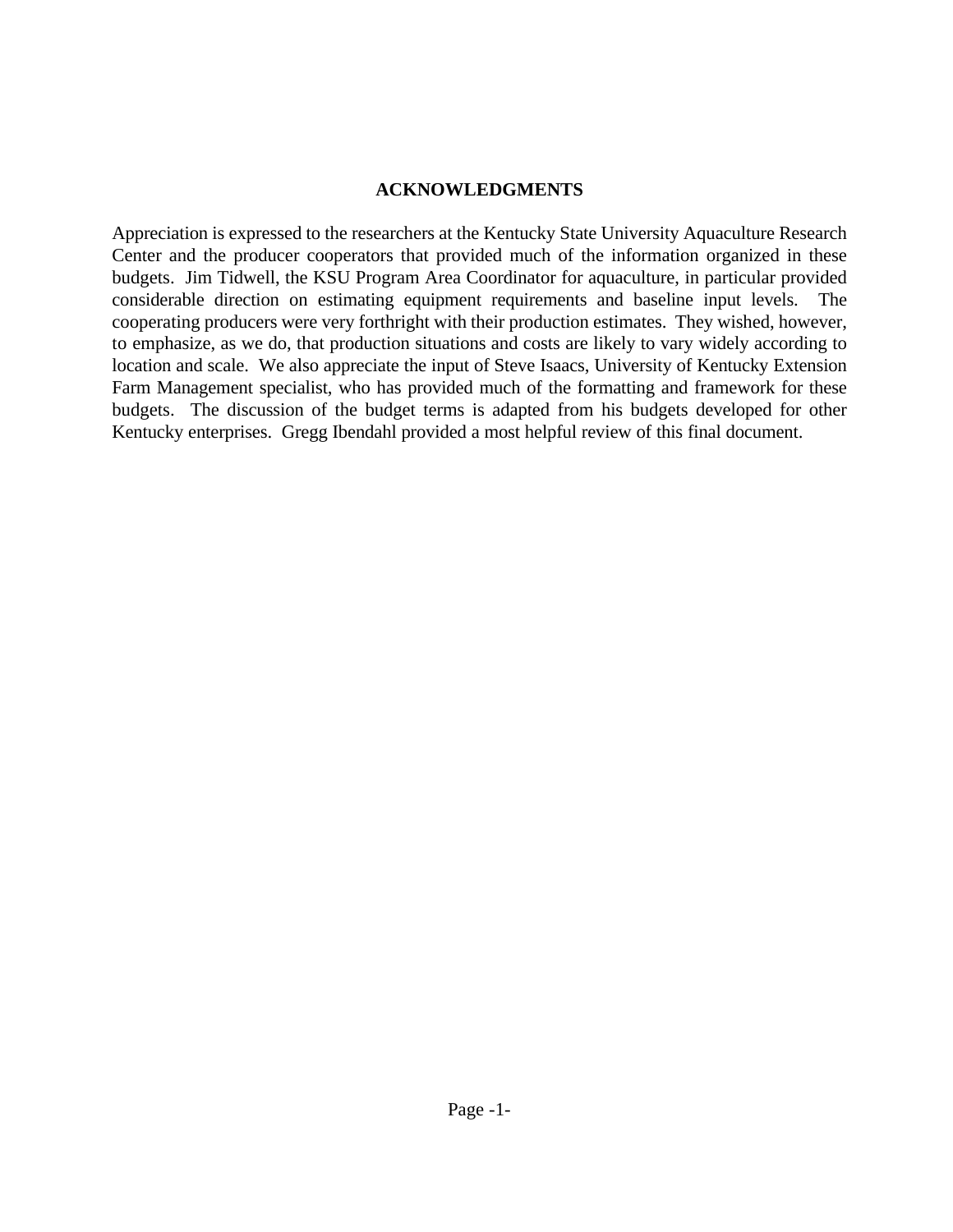## **FRESHWATER SHRIMP COST AND RETURN ESTIMATES FOR KENTUCKY**

### **INTRODUCTION**

This publication contains budgets for the commercial production of freshwater shrimp (*macrobrachium rosenbergii*) in ponds on farms in Kentucky. Cost and return estimates are based on the 1998 growing season. The purpose of these budgets is to provide the reader with a tool and framework that may be useful in managerial decision making for those currently operating or considering operating a freshwater shrimp production effort. Producers are encouraged to adapt these budgets to their specific circumstances. Columns have been provided within the worksheet to customize the budgets. Producers should recognize decisions will likely be based on access to different resources as well as special resource needs.

These budget estimates are based on the most current information available on price and cost and reflect actual estimates provided by commercial producers. It should be noted that commercial production is relatively new in Kentucky and that production approaches have changed each season as better "best management practices" continue to be identified. Stratification systems within the pond that allow for a greater production surface area, for example, look very promising in preliminary research findings. Higher stocking rates and higher yields have been realized under certain stratified conditions. These may become adopted soon as conventional, but are not included in these budgets.

This particular budget assumes the stocking prawns are shipped in from a commercial hatchery, grown out in a pond specifically prepared for freshwater shrimp, growout is maintained by the operator, additional labor is employed to help during harvesting activities, and prawns are sold whole at pondside to a wholesale market. Management intensity, scale of production, and marketing intentions, however, vary across current producers resulting in quite different cost and return schedules.

Price, cost, and yield expectations are likely to change over time. Many factors can contribute to producers realizing actual outcomes that differ widely from these estimates. This is a new product in Kentucky and a relatively new product in many of the markets into which producers have been marketing. These annualized estimates, however, should provide a baseline that can and should be updates periodically as new production and marketing information becomes available.

## **ENTERPRISE BUDGETING AND COST CONCEPTS**

An enterprise budget is a summary of projected income and expenses associated with producing one unit of the enterprise. In the case of freshwater shrimp, income and expenses are organized on a per pond-acre basis. Most enterprise budgets will contain an income section and two cost sections. This budget also includes a section to lay out some baseline assumptions, specifically those relating to pond size, excavation costs, equipment costs, stocking rate, and yield.

The budget call for an estimation of **GROSS RETURNS**, an estimate to total revenue one might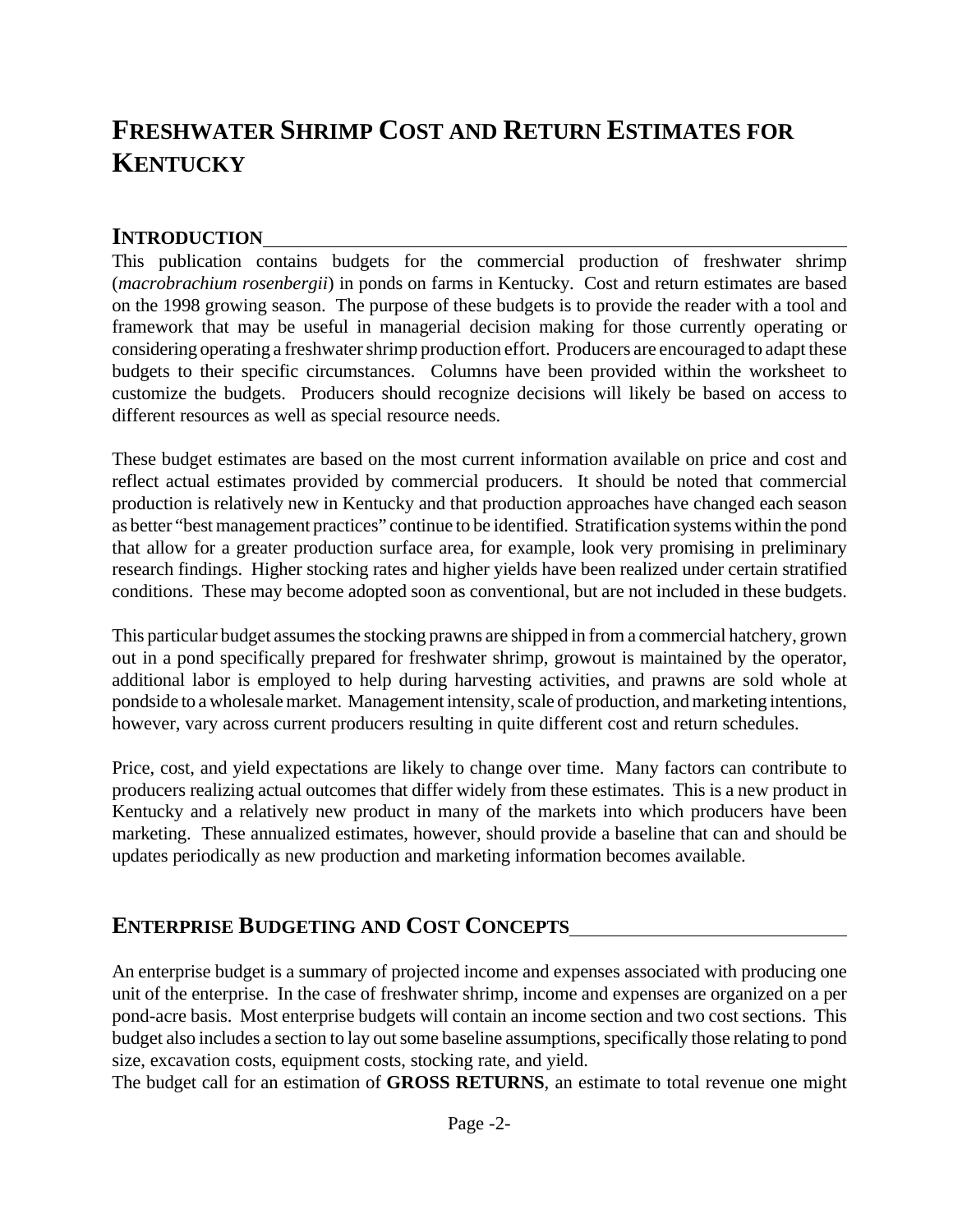expect, given a certain yield and price. In the case of freshwater shrimp, both the yield and price are based on whole animal weight. There is currently little pre-sizing or processing, although some markets will require it..

The two cost sections of the budget represent **VARIABLE COSTS** and **FIXED COSTS.** These costs are often referred to as direct costs and indirect costs or operating and overhead costs. **VARIABLE COSTS** are those costs that are incurred only if production takes place and changes along with the level of production. These "out-of-pocket" expenses are typically annual cash costs that include items such as nursery stock, feed, utilities, and labor. Hired labor costs are assumed to include the operator's share of federal and state income taxes, social security, and Medicare taxes.

**VARIABLE COSTS** also can include any interest charge on all other variable costs. If a farmer is using his/her own funds to produce the crop, this charge represents a non-cash "opportunity cost" of the interest that could have been earned had the money not been tied up in the enterprise. If the money had been borrowed to finance the variable expenses, some or all of the interest charge represents an actual cash expense. The budget assumes four months of interest to be charged for production expenses and two months interest on harvesting and marketing expenses. A conservative annual interest rate of 10.00% is used to calculate the interest expense.

**FIXED COSTS** in this budget includes depreciation on excavation costs, machinery, and short and long term equipment specifically used for the shrimp production. Short term equipment is depreciated on a straight line 5 year basis; excavation costs and long term equipment on a 10 year basis. Excavation costs of \$5,000 assume a dozer operator rate of \$45 per hour under normal excavation conditions. Actual establishment costs vary considerably over current operations.

The budgets in this publication do not include land, buildings, and general farm equipment that may be used in this enterprise. These are not intended to represent total cost budgets. This enterprise budget assumes that the farmer has already invested in the land and buildings necessary for farming in general. The farmer is committed to owning these resources for a given year independent of the level of production pursued.

Several important net return figures are calculated in each budget and provide important information to the current and prospective producer. The **RETURN ABOVE VARIABLE COSTS** is an estimate of the funds available after all "out-of-pocket" expenses have been paid. This return may be used to (1) pay the operator and family for their labor, (2) pay new or previously existing debt obligations, and/or (3) pay any other expenses or overhead not shown as a variable or fixed cost to the enterprise.

The **RETURN TO OPERATOR LABOR, LAND, CAPITAL AND MANAGEMENT** is the **RETURN ABOVE VARIABLE COSTS** minus depreciation and interest. An allowance for operator and family labor, estimated in these budgets at \$8.00 per hour, yields the **RETURN TO LAND, CAPITAL, AND MANAGEMENT.** This amount should exceed the annual equivalent cost of owning the land (land rent), an annual return one might expect from investing the incurred establishment/equipment costs elsewhere (in another 5-10 year investment, for example) , and a return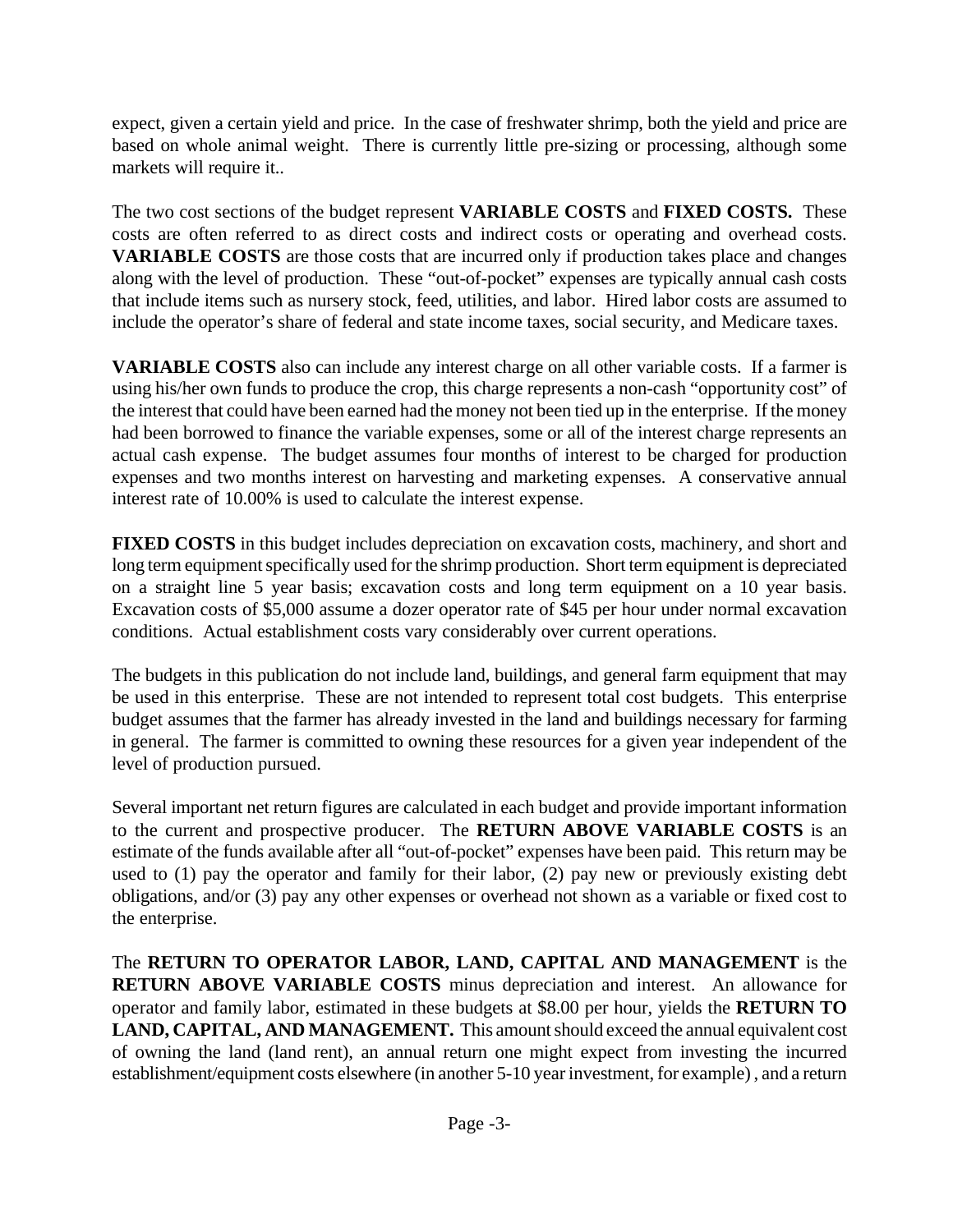to the operator's management ability that also could have been otherwise employed in something other than shrimp.

## **MARKETS AND MARKETING**

Careful planning should be undertaken in anticipation of the marketing task. Freshwater shrimp are highly perishable after harvesting and a relatively narrow marketing window exists at the end of the production period. Arrangements for specific needs of certain kinds of customers should be made well before harvest. Indeed, a thorough investigation of the marketing alternatives should be made even before pond construction. The harvesting, handling, and distribution that takes place during the fall at the end of the approximately 100 day growout period can profoundly determine the overall profitability of this enterprise.

The shrimp prices used in these budgets reflect the current amount paid for pond-side pickup by livehaul wholesale distributers. There are currently only a few live haulers that source out of Kentucky currently. Producers have had some success selling whole shrimp live or chilled on ice to selected restaurants. Others have sold to individuals simply bringing coolers to the pond on a designated harvesting day. Direct sales have typically brought higher prices, but also require additional resources during harvest; ice, storage, delivery, and coolers. Additional resources required to market the shrimp into various markets should be included in the enterprise budgets.

Research is currently underway to examine the demand for freshwater shrimp in selected markets, including certain ethnic, regional, and institutional markets. While preliminary findings suggest some promising market segments, the product is either new or the market channels are non-traditional for most Kentucky farmers. Arrangements with a seafood wholesaler might be explored as a possibility for distribution of a large amount of product or perhaps some manner of cooperative marketing effort.

## **A NOTE ON FRESHWATER SHRIMP INPUTS**

The budget presents selected inputs that will likely be necessary to successfully raise freshwater shrimp. The inputs and rates listed represent those being used by current producers, which again have widely different growing conditions. The input prices employed represent estimates of the going rates as determined by the producers and various input suppliers. The products and rates should not be considered as blanket recommendations. **The use of trade names does not constitute endorsement of these products or discredit similar products not mentioned.**

Nursery stock is currently brought in to the state from outside nursery production. Some nursery production is being explored in the state, but it is still largely in the development stage. The \$0.10/prawn cost includes a shipment charge and accounts for some loss resulting from transportation stress. More mature prawns can be purchased that have a higher survival rate, but also typically involve a higher shipping cost and per/prawn fee from the nursery.

New producers are encouraged to develop a network of information sources that would include production expertise in the state. Other producers, as well as production resource professionals, are valuable contacts to help map out input needs that may be specific to a new production site.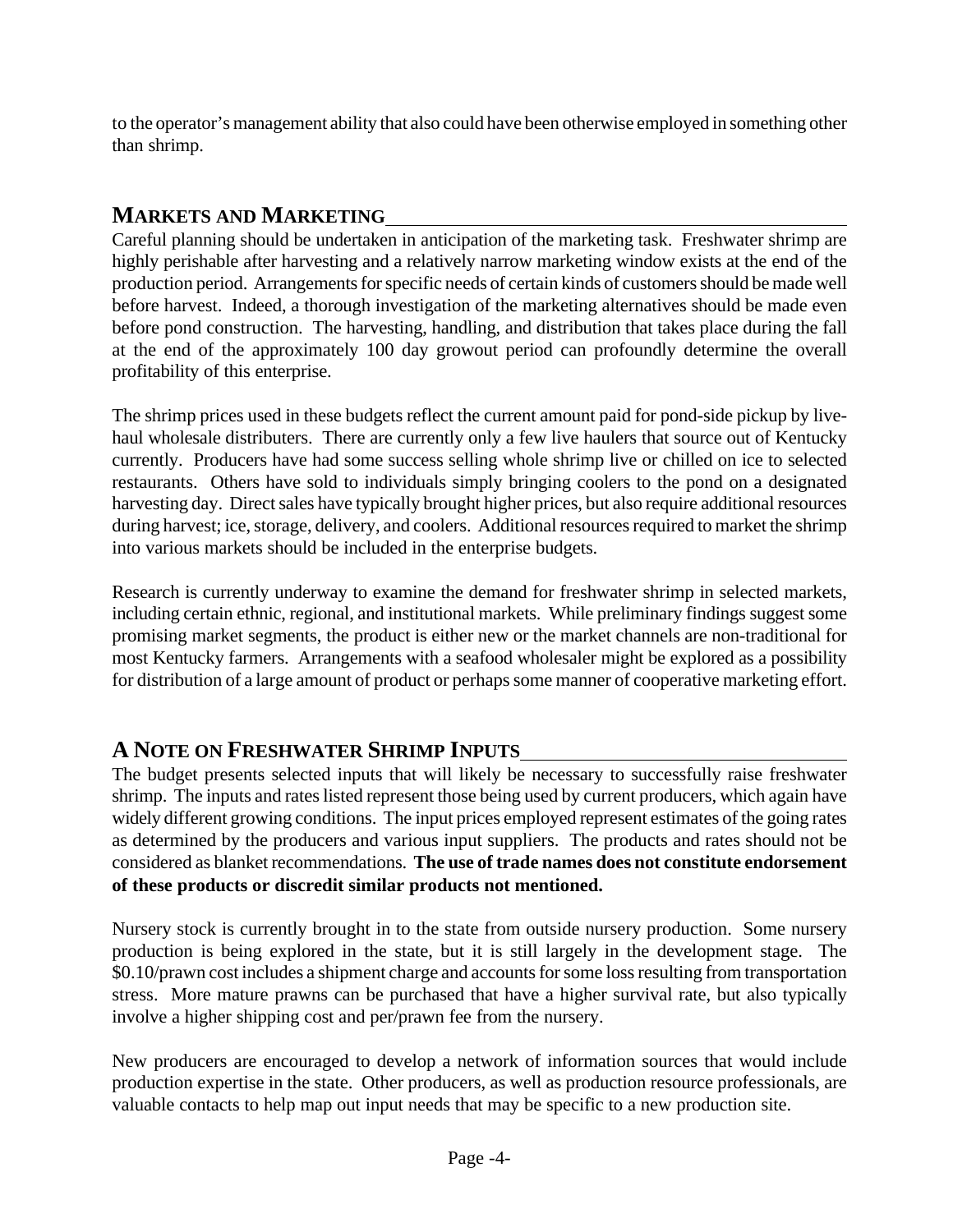## **RISK**

There are a number of different sources of risk associated with freshwater shrimp production. Uncertain markets and prices, adverse weather and pond conditions, yield variability, predators, and uncertain labor supplies can all add to the risk of producing freshwater shrimp. Market planning, access to backup equipment, and production management experience can all reduce these risks to a certain extent. Production and market planning, arranging for contingencies, and drawing on experience will go a long ways toward making freshwater shrimp a viable enterprise.

A risk matrix is presented at the end of the budgets that represents a range of expected returns above variable costs over different yields and prices. The ranges selected represent both conservative and optimistic levels for both price and yield. Again, these are returns within a wholesale marketing context. The returns listed in this table represent income remaining to pay fixed costs (pond establishment and long-term equipment), family/operator labor, and debt obligations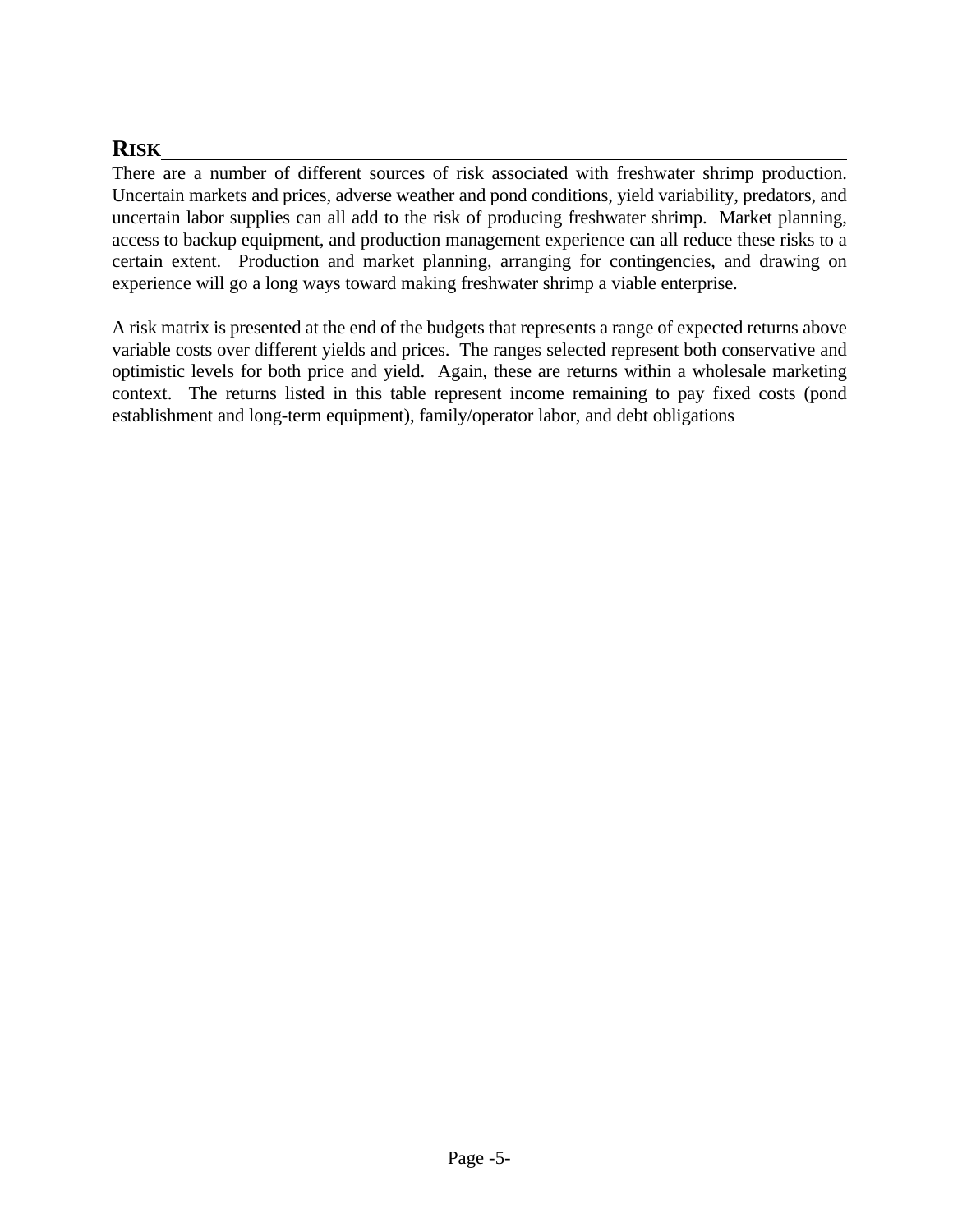## *Freshwater Shrimp*

### **Baseline Assumptions**

|                                  |       | <b>YOUR</b><br><b>FARM</b> |                                 |      | <b>YOUR</b><br><b>FARM</b> |
|----------------------------------|-------|----------------------------|---------------------------------|------|----------------------------|
| <b>Acres of Ponds</b>            | 1     |                            | <b>Per Acre Pond Excavation</b> | 5000 |                            |
| <b>Stocking Rate (prawns/ac)</b> | 16000 |                            | (includes piping)               |      |                            |
| Cost Per Prawn (\$)              | 0.1   |                            | <b>Long Term Equipment</b>      | 721  |                            |
| Total yield (in lbs.)            | 1000  |                            | Years of Use (Long Term)        | 10   |                            |
| Sale Price (\$ per lb. whole)    | 6.75  |                            | <b>Short Term Equipment</b>     | 71   |                            |
|                                  |       |                            | Years of Use (Short Term)       | 5    |                            |

#### **Estimated Enterprise Costs and Returns**

| <b>DESCRIPTION</b>                                                            | <b>AMOUNT</b> | <b>UNIT</b> | <b>PRICE</b> | <b>TOTAL</b> |
|-------------------------------------------------------------------------------|---------------|-------------|--------------|--------------|
| <b>GROSS RETURNS/ACRE</b>                                                     |               |             |              |              |
| Prawns                                                                        | 1000          | lbs.        | \$6.75       | \$6,750      |
| <b>VARIABLE COSTS/ACRE</b>                                                    |               |             |              |              |
| Stocking Rate (prawns/ac)                                                     | 16000         | each        | \$0.10       | \$1,600      |
| Feed Cost (\$/ 50lb)                                                          | 40            | bags        | \$14.50      | \$580        |
| Diesel fuel and oil (water quality)                                           | 1             | mix         | \$5.00       | \$5          |
| <b>Utilities</b>                                                              | 100           | days        | \$1.70       | \$170        |
| AguaShade                                                                     | 1             | gallon      | \$50.00      | \$50         |
| Fertilizer for pond                                                           |               | gallon      | \$6.00       | \$6          |
| Chemicals to kill pond                                                        |               | unit        | \$5.00       | \$5          |
| Miscellaneous cost                                                            |               | unit        | \$250.00     | \$250        |
| <b>Total Production Cost</b>                                                  |               |             |              | \$2,666      |
| Feeding, Harvesting, and Marketing:                                           |               |             |              |              |
| Operator Labor (Feeding) [A]                                                  | 35            | hours       | \$0.00       | \$0          |
| (20 minutes a day for 100 days)                                               |               |             |              |              |
| Operator Labor (Harvesting)                                                   | 8             | hours       | \$0.00       | \$0          |
| <b>Hired Labor</b>                                                            | 32            | hours       | \$6.00       | \$192        |
| Ice for harvest                                                               | 0             | lb.         | \$0.30       | \$0          |
| ZipLock & Styrofoam boxes                                                     | 0             | unit        | \$50.00      | \$0          |
| <b>Total Harvesting and Marketing Cost</b>                                    |               |             |              | \$192        |
| Note: If live-haul is implemented no ice or<br>packaging products are needed. |               |             |              |              |
| <b>Total Variable Cost</b>                                                    |               |             |              | \$2,858      |
| Interest on Variable Cost                                                     | 0.10          | %           | \$2,858.00   | \$92         |
| <b>TOTAL VARIABLE COSTS</b>                                                   |               |             |              | \$2,950      |
| <b>RETURN ABOVE VARIABLE COSTS</b>                                            |               |             |              | \$3,800      |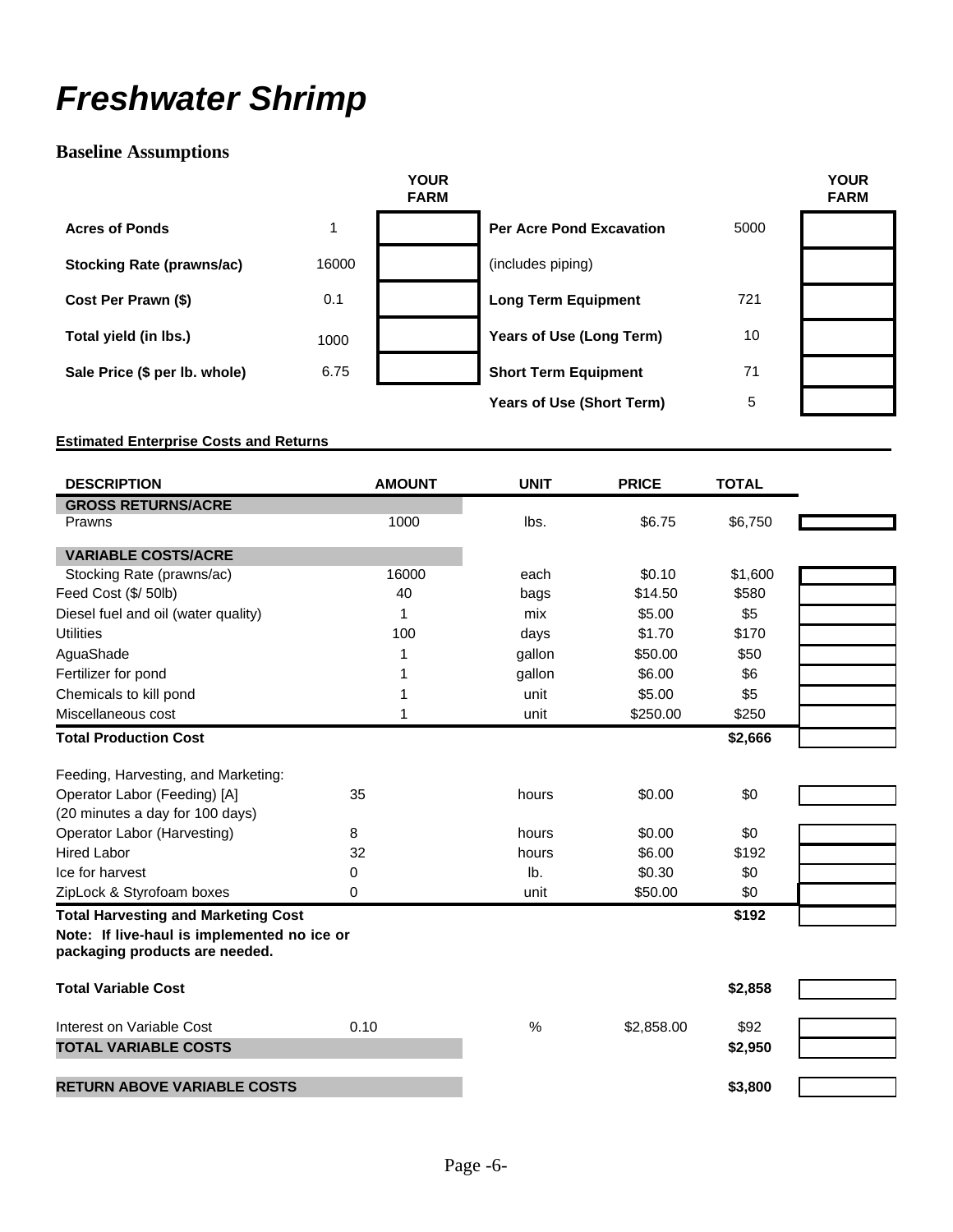|                                                        | <b>AMOUNT</b> | <b>UNIT</b> | <b>PRICE</b> | <b>TOTAL</b> |             |
|--------------------------------------------------------|---------------|-------------|--------------|--------------|-------------|
| <b>FIXED COST</b>                                      |               |             |              |              | <b>YOUR</b> |
| <b>Short-Term Cost Depreciated</b>                     |               |             |              |              | <b>FARM</b> |
| Paddlewheel motor                                      | 1             | yr.         | \$60.00      | \$60         |             |
| Seine                                                  | 1             | yr.         | \$5.00       | \$5          |             |
| Castnet                                                | 1             | yr.         | \$6.00       | \$6          |             |
| <b>Total Short-Term Fixed Cost</b>                     |               |             |              | \$71         |             |
| <b>Long-Term Costs Depreciated</b>                     |               |             |              |              |             |
| <b>Excavation Cost</b>                                 | 1             | yr.         | \$500.00     | \$500        |             |
| (Includes piping)                                      |               |             |              |              |             |
| Fertilizer and seeding of pond                         | 1             | yr.         | \$7.50       | \$8          |             |
| Electric Paddlewheel                                   |               | yr.         | \$75.00      | \$75         |             |
| Oxygen meter                                           |               | yr.         | \$70.00      | \$70         |             |
| Barrel to hold feed                                    |               | yr.         | \$1.00       | \$1          |             |
| Five-Horse water pump (2inch)                          |               | yr.         | \$30.00      | \$30         |             |
| Holding tank                                           |               | yr.         | \$12.50      | \$13         |             |
| Scale for weighing shrimp                              |               | yr.         | \$25.00      | \$25         |             |
| <b>Total Long-Term Fixed Cost</b>                      |               |             |              | \$721        |             |
| <b>TOTAL FIXED COSTS</b>                               |               |             |              | \$792        |             |
| Return to Operator Labor, Land, Capital and Management |               |             |              | \$3,008      |             |
| Operator Labor                                         | 43            | hours       | \$8.00       | \$344        |             |
| Return to Land, Capital, and Management                |               |             |              | \$2,664      |             |

#### *Notes:*

All estimates are based on the most current production costs/revenues that producer cooperators have experienced during the 1998 growing season.

The budget compiles the estimated costs and returns for a one acre pond for a one-hundred day production season. The production parameters at the top of the page are items can have a significant affect on the overall viability of the enterprise and should be carefully estimated before committing to production.

#### **Land:**

Land costs vary widely but can be a major factor in the overall establishment cost. Although land may not depreciate in value, annual returns should be targeted to adequately cover an annual rent rate.

#### **Pond Construction:**

Pond construction cost include all earth moving, piping, and basin preparation. However, any cost associated with electricity hook-up or well construction are omitted.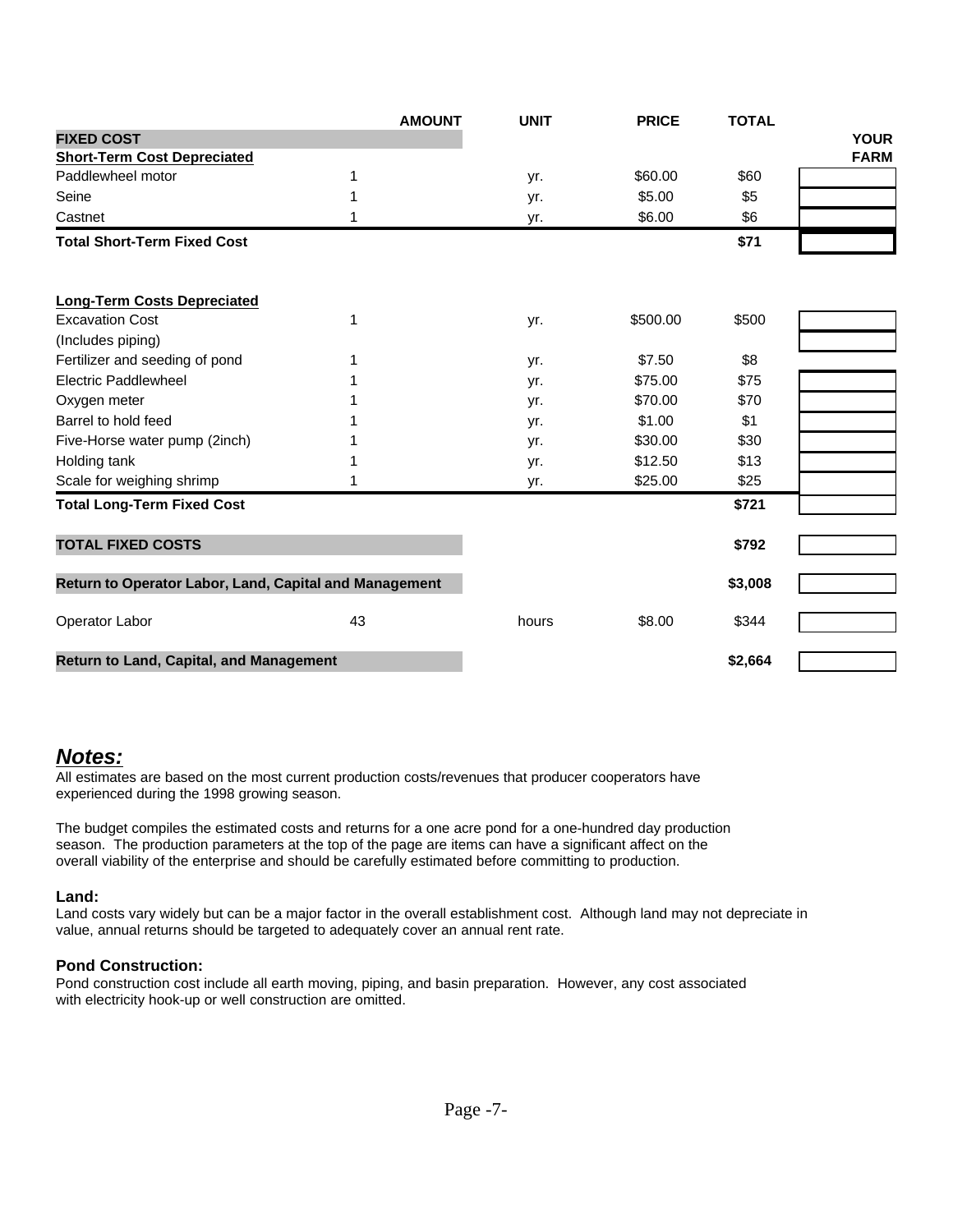#### **Feeding and Harvesting:**

All feeding and harvesting costs are associated with manual feeding, not with mechanical feeders. Large production enterprises (Over ten acres) may need to invest in more mechanical means of feeding. Feeding by hand gives producers a better knowledge of what the pond is experiencing and can better detect any production problems. An allotment of twenty minutes for feeding a one acre pond is sufficient.

#### **Miscellaneous Cost:**

Miscellaneous cost will include any additional cost associated with a personalized marketing strategy or custom costs in production.

#### **Depreciation:**

Depreciation is the annualized cost associated with the ponds and equipment utilized in production. Short-term assets are depreciated over a five year period, while long-term assets are depreciated over a ten year period. However, some long-term assets may have a useful lifespan longer than ten years.

#### **[A] Operator and Hired Labor:**

Operator labor is estimated at 43 hours, this includes all feeding and harvesting. Shrimp production has very low labor requirements compared to other farming enterprises. In addition, hired labor is only acquired at harvest time. Total operator labor (production & harvest) is charged at the end of the budget to allow an estimate of returns to operator labor.

#### **Marketing:**

The marketing strategy used in the budget is for pondside sales of live-whole freshwater shrimp to wholesale markets. There are many different marketing strategies depending on producer circumstances, but many sell at least a portion of their harvest pondside. Forward planning can provide producers with some degree of price assurance.

#### **Generator:**

Producers may want to purchase a generator for emergency purposes. Estimated cost of generator \$1,000.

#### **Return to Land, Capital, and Management:**

Return to Land, Capital, and Management is the return to these resources for their use in the enterprise.

*In short, producers should develop their own budget according to their enterprise. By using the YOUR FARM column producers can ascertain a good sense of what to expect.*